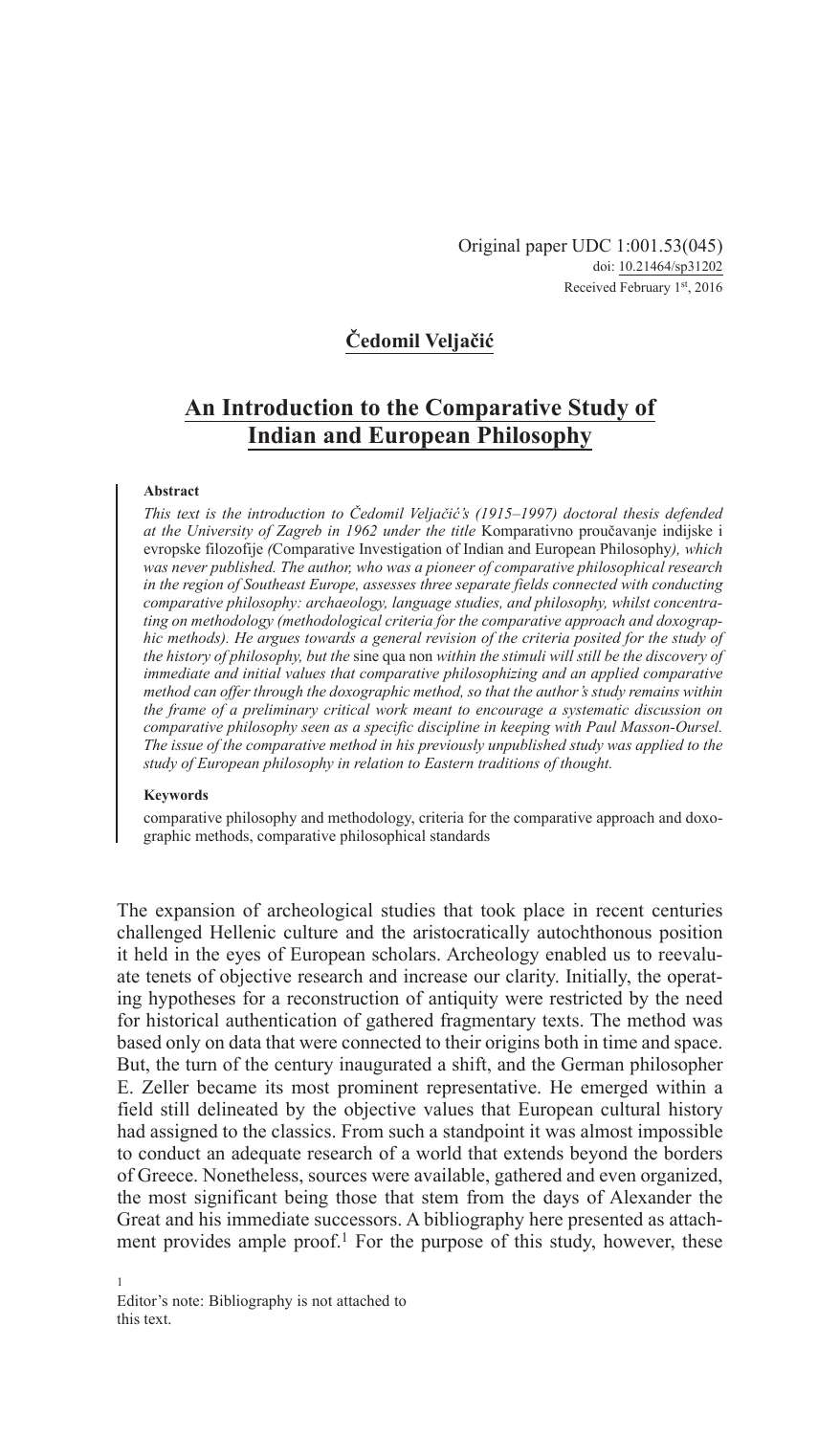sources are offered in a somewhat perfunctory manner, translations are free and often abridged. The entry on "India" in the Pauly-Wissowa *Real-Encyclopädie*, XI, 2, provides the thorough documentation.

Schliemann's nineteenth century archeological findings and his discovery of Troy had an immediate influence opening new horizons. By the end of the century the German philosopher Th. Gomperz was able to expound on a philosophy of historiography as the discovery of Mohenjo-daro and Harappa further contributed to such efforts. Thus the need for a methodological approach to classical texts gained complexity.

On the Indian side, the importance of ancient texts and the task of connecting and familiarizing oneself with their content in spite of the hardships involved was not so easily ignored, although difficulties in regard to their authenticity were acknowledged. "Stunning analogies" recorded by the early Enlightenment and Romanticism of Europe were hurried attempts to directly connect East to West without offering a critical thinking approach to the matter. Today these attempts are gaining relevance by stepping into our focus without anyone even trying to give them structure or their form a frame. An enlarged platform from where we could observe such issues has not yet reached a balanced state conducible for serious research. As much as one can discuss prerequisites for such an endeavor, we can now assess that three separate fields are in play: archeology, language and philosophy. Until recently it was the philologists who found themselves obligated to do the heavy lifting (see: W. Ruben, *Die Philosophen der Upanishaden*, Bern, 1947).

Due to the inevitable expanse of philosophical problematics, I attempted to include in this study the necessary assumptions that are posed by general history and are relevant to our major theme – the tradition of the cult of Dionysius and Heracles, here presented as a universal source and taken as a protohistorical marker, a place from where philosophically relevant positions converge and diverge.

For the purpose of a research not satisfied with superficial shuffles and a lack of systematic goals that the broader approach inevitably requires, one that would be greater than the particulars and independent of the issues under consideration, it is necessary to concentrate on methodology. It is noteworthy to point out that difficulties that arose from studies of Indian philosophy were due to a lack of basic criteria. These criteria, even when only implicit, do remain clear. They usually arose from emphatic opposing views of individual scholars. Today's cultural, social and political atmosphere forces us to encompass a wider logical scope when focusing on contemporary cultural studies and its traditions. The field was already delineated thanks to the "Oriental Enlightenment" that sprung in relation to Western Enlightenment and Romanticism. It is still casting a shadow over recent philosophical history. Today it is possible to assume that a useful and direct introductory research could provide the immediate example needed for focusing a thematic approach, albeit not extensive and still too superficial for the purpose of expressing ensuing concepts and producing extensive surveys. Such research assumes a collection of data gathered from three separate fields – archeology, language studies and philosophy.

Specific problems appropriate for the comparative approach and more specific to a philosophical standpoint are discussed in the third and fourth part of this study.<sup>2</sup> They are presented in a formal manner with no need for references to meanings taken from the whole of a specific historical period, nor to an *ad hoc* gathered fragment, as was customary when presenting doxographic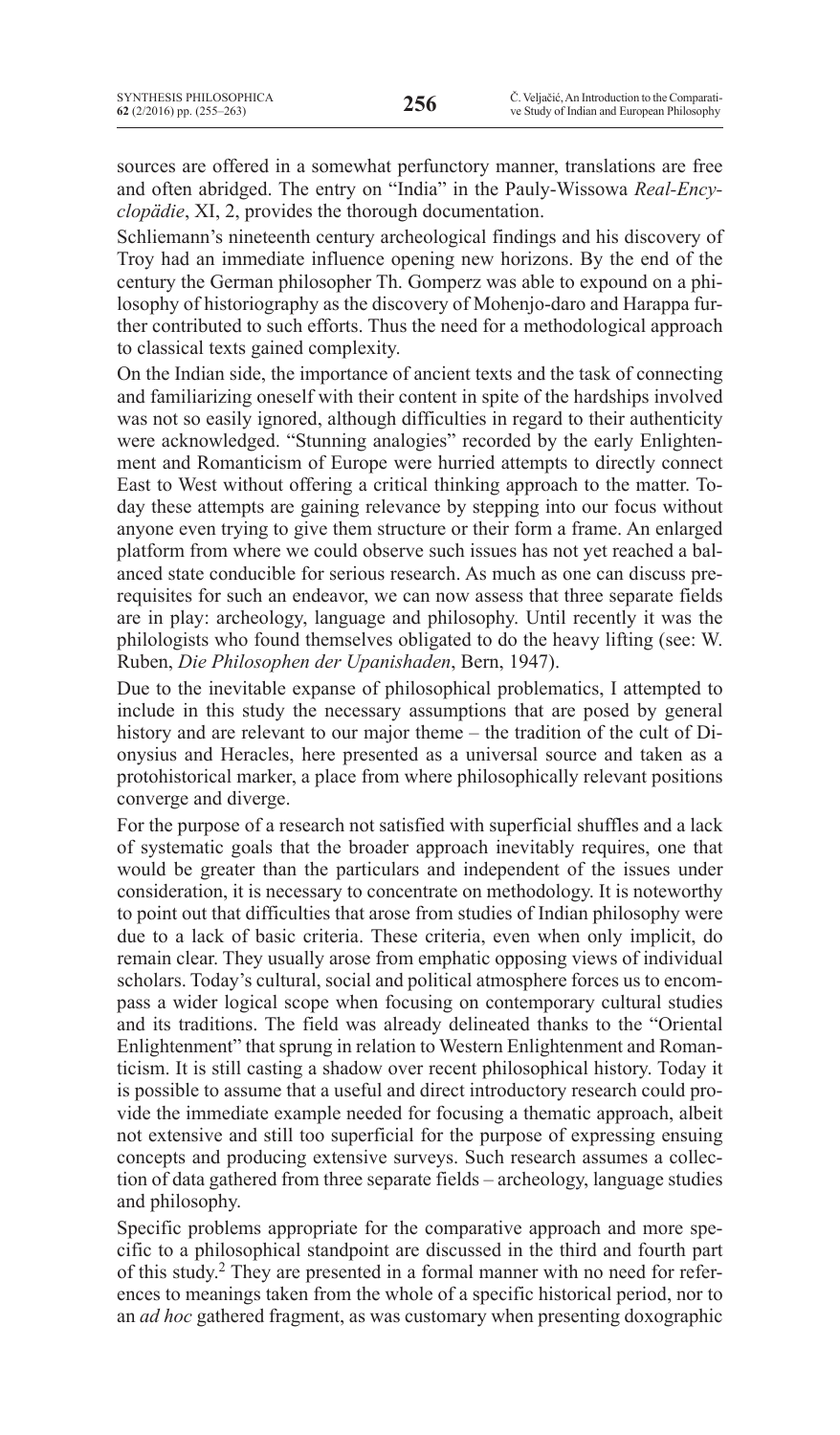analogies. Neither did I intend to use these analogies for exemplifying an overall history of philosophy in Hegel's or Spengler's sense. The scope of a research not satisfied with the nitpicking of systematic analysis, nor with the application of an independent system that is wider than the specific issue, commands that we focus attention on methodology. Today, when considering Indian philosophy, we can no longer claim that a lack of basic criteria constitutes problems. The third part of this study discusses the fact that these criteria, even when implicit, are usually clearly expressed and emerge out of the different opinions that authors stress. All this made it necessary to touch upon the somewhat broader logical outlook of our contemporary cultural sciences. Historically speaking, the attitude toward the field of comparative studies, the theme of this study, as it evolved in the last 150 years, can be divided into three well balanced phases: during the first phase there was a tendency toward the romantic outlook, typical for the romantic enthusiasm of that period. This was somewhat hastily brushed aside and introduced through a backdoor as it were as mere eyewitness stories of interactions recorded as representatives of the Hellenic and Indic age of antiquity. Such eyewitness documentation was not critically examined, although their authenticity was in great measure anticipated and often derived from secondary sources. Conclusions drawn from doxographic analogies were based on idealist, as well as realistic chronological underpinnings. Even Schopenhauer, as we shall see in this study, represented an extremely uncritical position. His successor Paul Deussen, when judged according to methodological criteria, represents the other extreme. In the meantime, in the mid-nineteenth century, classical studies began creating a critical tool for the research of antiquity's historiography. On that score, Zeller's valuable input to the field of philosophical history is noteworthy. Deussen, heavily influenced by Zeller's authority, highly praised Indian philosophy, raising it almost in a physical sense to high heavens. His wish to save the philosophical value of doxographic analogies was based on the assumption that the development of Indian and Hellenic thought should be observed as if coming from two "different planets". This kind of stress on philosophical analogy was very convincing. It created the impression that the development of comparative philosophy could have great potential when viewed from the standpoint of European idealist philosophical awareness, particularly in the Germany of that time, and of neo-Hinduist aspirations that simultaneously flourished in India. However, on the European side, such a materialistic restriction imposed on comparative philosophy and encouraged by the decadent mood of the turn of the century, soon began losing value. Yearnings for fresh directions were pushed aside and the goal of a universal integration of Indian philosophy was not achieved. Nonetheless, we have seen that even as early as at the end of the nineteenth century, archeology unearthed new historical sources igniting the field with a revolutionary fervor relevant for our thesis. This turn, however, did not apply directly to philosophy, rather, it was founded on philological research that demanded a further development of archeology. Undoubtedly more conducive circumstances for the study of the comparative

themes present in the expanses of cultural history entered the work of Th. Gomperz (under the influence of Rhode). Thus it gained some momentum on the German side in the twenties. For this we can thank the works of Jaeger. In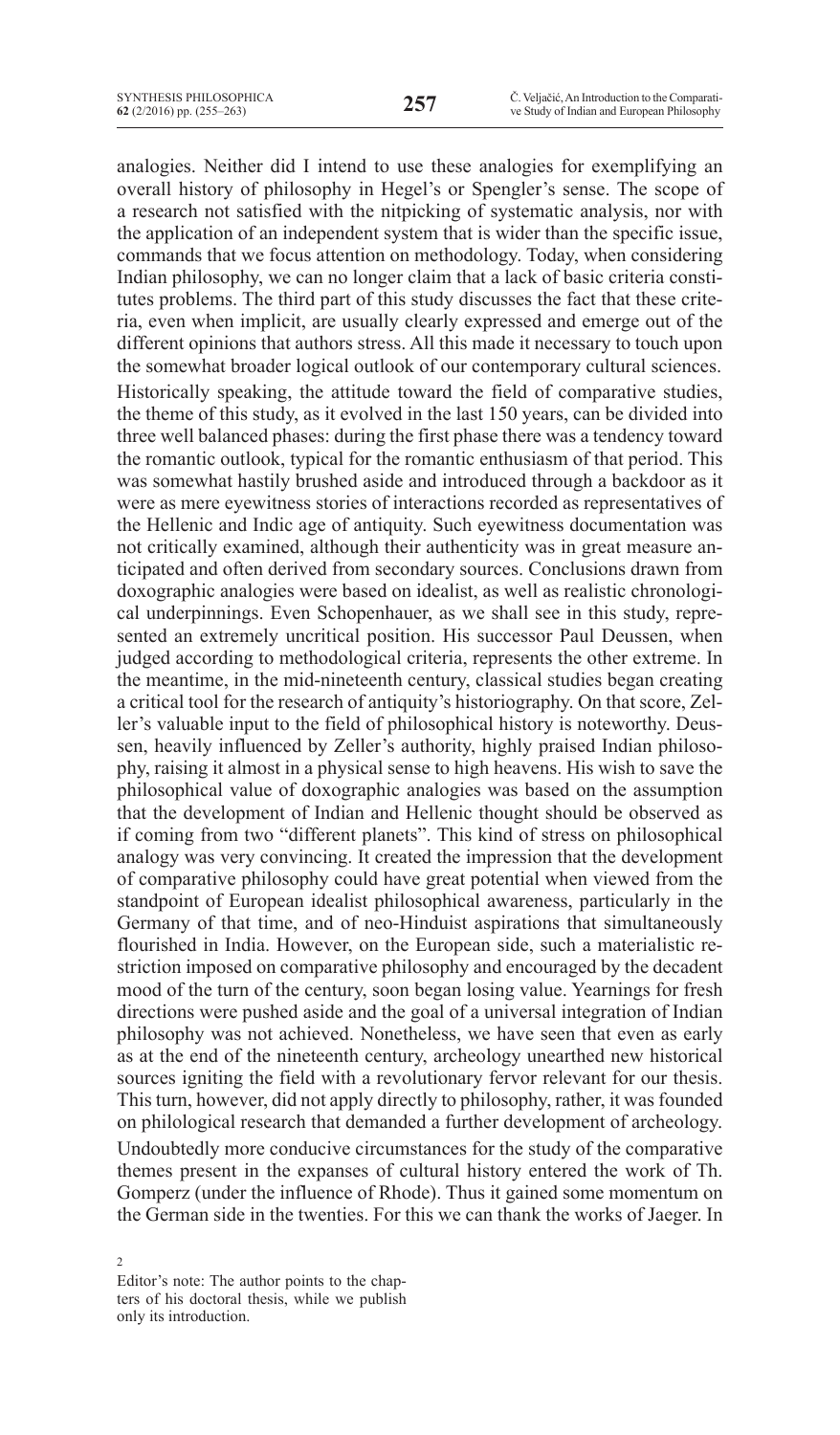the last fifty years, however, specialized cultural historical studies remained active mostly in France, gradually breaking ground with ever more expressive comparative themes that focus on Iranistics and Indology. Among those rare authors who approached this thematic whole during the two decades sandwiched between the two world wars would figure P. Masson-Oursel and S. Radhakrishnan. Their work can be divided into two distinct phases, whereby they started out in the twenties by assuming that doxographic methods, if they were to be considered as more or less pure, should abstract from problems of direct influences and indirect connections. Both were deemed to be necessary documentation recorded in chronological order. In the thirties, however, the concentration falls on the less direct influences.

In this manner two different methodological possibilities crystalized. They developed successively and separate from each other, and gradually gained an even and objective status. A confrontational attitude based on extreme opposites can no longer be the question, rather both sides need to take their legitimate place that is systematically accorded to them within a comparative analysis of philosophical problematics. Today it is necessary to balance the input of given authors on such convergent aspects also within the framework of their life's work. It is clear that although the *method of chronological documentation* has gained importance, it still remains a tool if observed within the actual interest of comparative *philosophy*. The stimulation that it provides today both in the East and the West, aims towards a general revision of the criteria posited for the study of the history of philosophy, but the *sine qua non* within the stimuli will still be the discovery of immediate and initial values that comparative philosophizing can offer through the *doxographic method*.

It should be stressed that the thematic material discussed in the fourth part of this study required that my selection of texts not be complete nor an exhaustive. Solutions arrived at through this applied comparative method, served this author only for schematizing and fulfilling formal obligations. The texts are mere examples illustrating how methodological criteria can be applied and derived from historical analysis.

Due to the importance placed on methodological problems, the conclusion of this study consists of a summary of the methodological criteria that arose from the critique of previous developmental positions. Again, my aim was not to expound on a systematical methodology. In that sense this study remains within the frame of a preliminary critical work meant to encourage a systematic discussion on comparative philosophy seen as a specific discipline, the possibilities and needs of which were initially pointed out by Masson-Oursel.

# **Conclusion: On the problem of a comparative method**

The problem of a comparative method applied to the study of ancient European philosophy in relation to Eastern thought traditions, arose toward the end of the nineteenth century in opposition to two well-known criteria that had already gained a sound standing:

- 1. *chronological documentation* its aim being to check a possibility for documenting thought analogies within the development of cognition and link the two with historically direct and indirect ties;
- 2. *doxographic interpretation* its aim being to find an analogy that need not recognize the possibility of historical influences.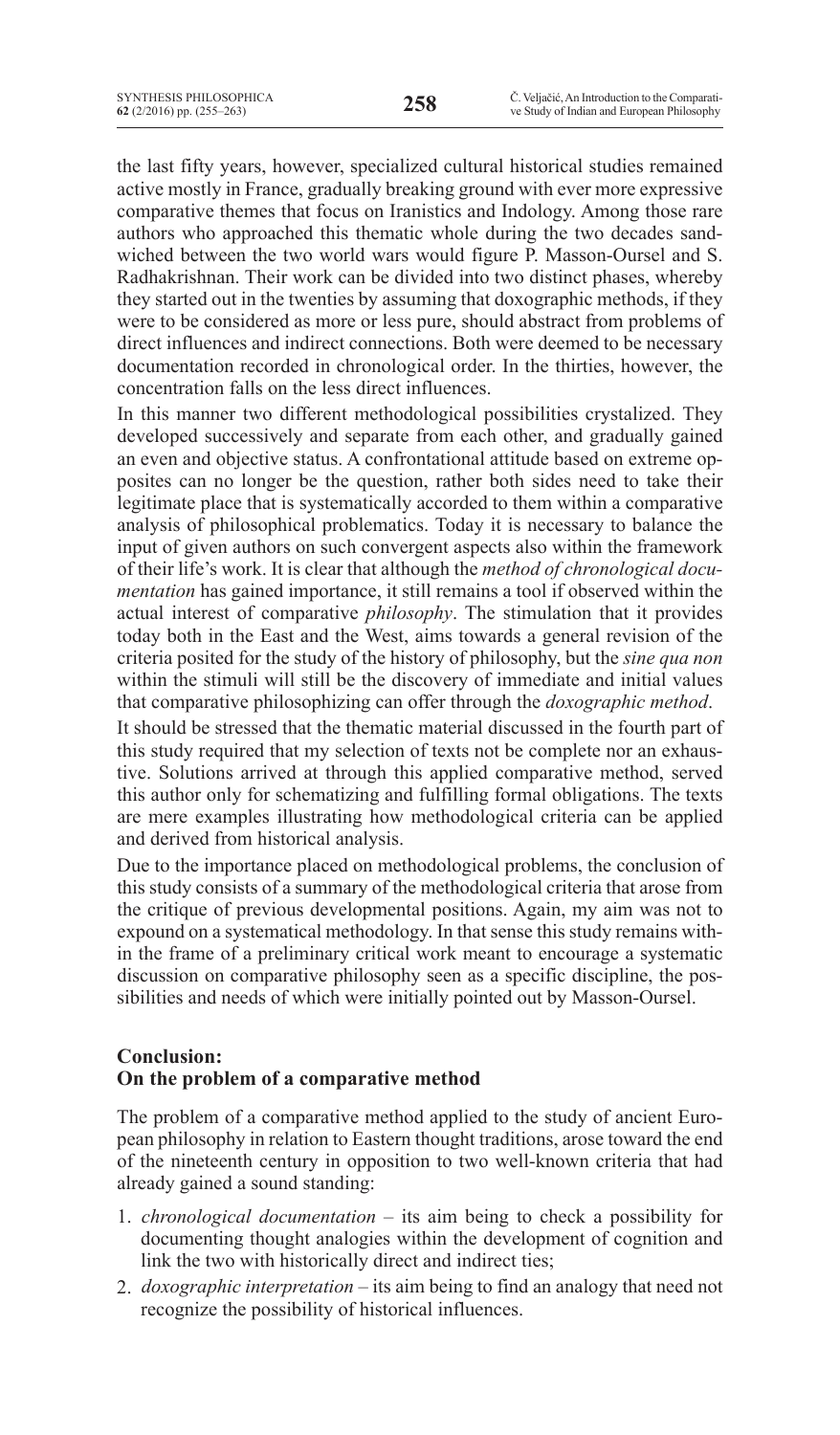Logical assumptions do not exclude the possibility that the two criteria can join to form a single methodological unit. Limiting philosophical interest to doxographic content need not exclude the importance of chronological data connected to the circumstances of their development. In concrete situations, however, such issues can be overwhelmed by historical and technical difficulties. Therefore, it is inevitable to take into account the factual existence of the two methods, whereby the tendency of exclusion can gradually diminish, even though the tendency for connectivity is not yet sufficiently visible. It remains then as an implicit problem and its existence is testified through the critical analysis performed by individual authors.

It is in view of the achieved results that I brought forth this problem as an issue primarily in the work of Masson-Oursel, and less so in Radhakrishnan. The author would discuss a comparative issue from one aspect and then from the other without explaining the relation between the methodological criteria, nor warning about the different results that this could produce. It is obvious that such standpoints were not intentional, nor systematic. They arose due to the different material conditions that manifested thanks to a sudden expansion of documentary material within the historical field. This growth of general cultural-historical evidence simply overshadowed other criteria that seemed more prominent and better suited for research even as late as in the twenties.

On the other hand, as mentioned in the critique of Deussen's comparative philosophy, the exclusivism that doxographic materials encountered at the time, when methodologically viewed, created an imminent crisis due to the fact that comparative problematics became restricted by some materialist assumptions brought forth by specific philosophical currents. Deussen maintained that these currents of the new philosophy of consciousness coincide in great measure with their Indian analogies and are of central historical importance. European philosophy did not succeed in maintaining that position. *Perennial philosophy* was thus applied to our contemporary thought processes, their possibilities and interests, but it did not blossom as hoped, although it was an inevitable reflection of general interest in the comparative problems that the doxographic method had initially embraced.

The major difficulty for a conducive and balanced development of a comparative method seems also linked to the accidentality of historical development. Data collection spread unexpectedly over three random fields – archeology, linguistics and philosophy. The first of these will remain a major shelter and hideout for unknown facts. For Deussen it did not even exist. Within the history of philosophy the problem of separating fictitious philosophical from pre-philosophical thought was limited to the narrow peripheries of the Ionian shores.

It is not unusual that methodological criteria of a new discipline in their initial developmental phase rely on the empirical circumstances of heterogeneous fields. Even methodologically established areas have to account for the revolutionizing problematics brought forth through changes that lead to an unexpected expansion of knowledge. Today these are the heterogeneous technical means, scientific discipline and the initially intended service.

Still, the principles of philosophical research and the philosophical aspects of its interests do form a specific thematic unit. This unit is subjected to chance and empirical change in the same manner as the peripheral disciplines. The merits of positivism, particularly its French school, lie in the fact that it takes technical development into maximal consideration. It attempts to place technology at the center of its philosophy in the hope of confirming the specifics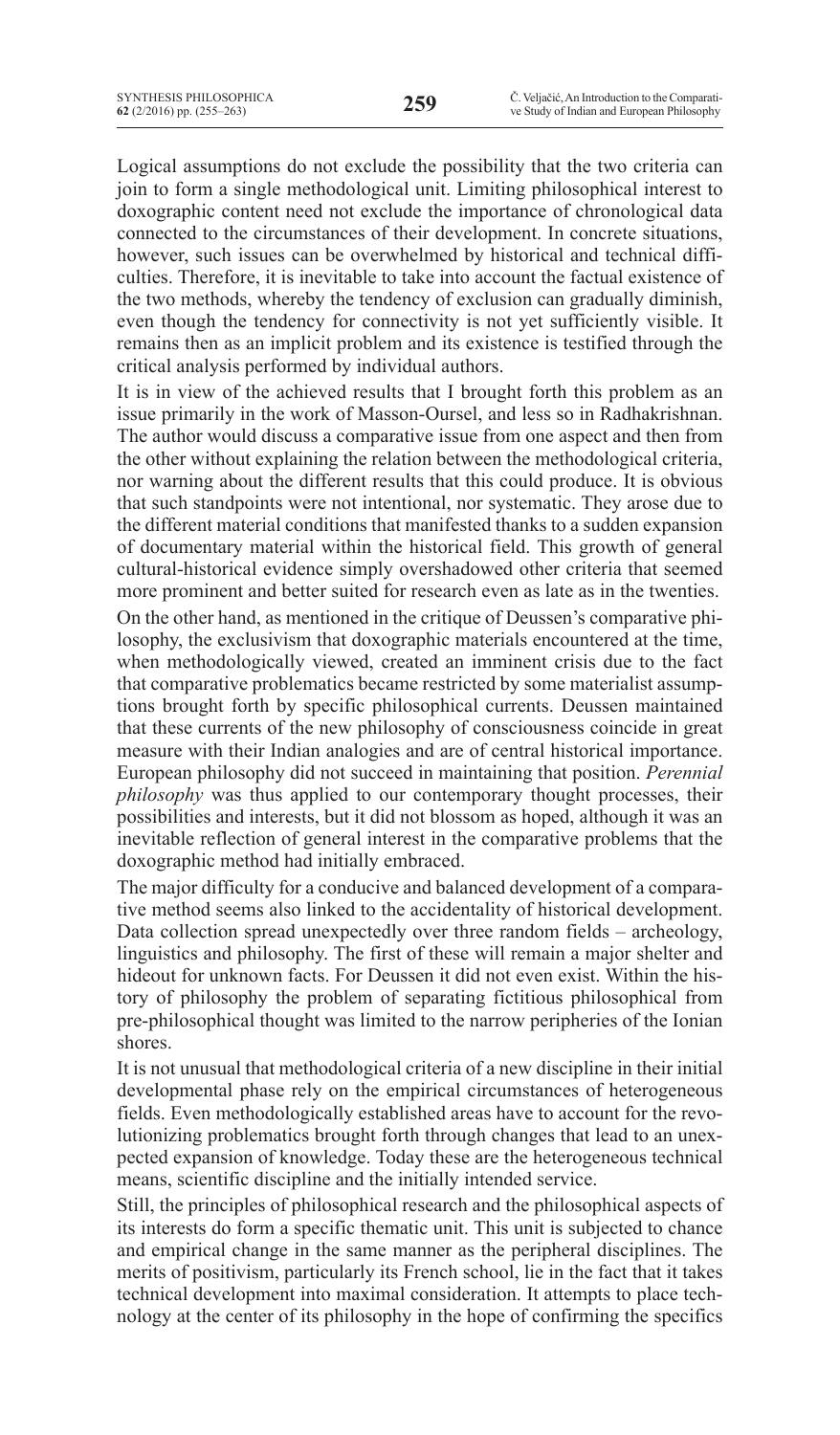of philosophical interests and elicit the impossibility of reducing them to the mere recording of historical facts. Positivism underscores the need to develop rational methods applicable to the extensive empirical material, while sheltering them from the process of identification and from the possibility of being confused with historiographical methods. The major merit of French positivist rationalism of the twentieth century then, is the identifying of the dangers posed by such equivocations.

In the same fashion we can attest that the doxographic method when applied throughout our territories will inevitably remain philosophical in its narrow scope, while a chronological documentation will remain as a tool that gained unique importance in the last thirty to forty years when it was used as a means for accruing data. It is a tool that attempts to conform to specific philosophical interests. Historical and linguistic disciplines that start from archeological data cannot be used for direct philosophical purposes without adjusting methodological criteria in a way that points at the relation between the critique of known methods and the logical development of cultural sciences. From that aspect, the well-intentioned works of orientalists pose an ever growing danger for confusion, and the danger of burying authentic philosophical problems under a barrage of heterogeneous facts unearthed by the archeological finds of hitherto unknown cultures. Various cultural-historical and sociologically interesting conclusions, often construed from secondary documents, can both cast a dark shadow as well as illuminate adequate philosophical problems. An even greater danger can be foreseen if these problems remain discontinued, abandoned on the garbage heaps of classifying logic. Torn to pieces, they would hinder instead of aid the interconnectedness of important elements relevant to historical or linguistic documentation.

In order to clarify these issues it may be useful to summarize a specific example as earlier discussed. From a doxogaphic perspective, even from a homologous development of concrete philosophical studies or disciplines, a chronological sequence has minimal importance. If we designate a historic basis within the limits of a specific circumstance for two analogous directions, such as Indian and European skepticism, nominalism and the science of *epoché*, or the attempt to "plagiarize" one side according to historical precedence, this could easily lead to *a priori* falsification. This is a serious danger that doxographic integration poses. Its immediate opposite doxographic differentiation, however, is worse. From one aspect it is important to consider that elements of doxographic integration are not primarily chronological facts, although liminal circumstances of their chronological givens may well help in determining the existentially specific breadth of the area where their doxographic direction aims. On the other hand, even the circumstances of doxographic differentiation within the chronological development cannot be taken as a proof for a groundless existential analogy. The fact that Philo of Alexandria had already used skeptical argumentation to ground the apologetics of his mystical views did not present an obstacle for Zeller in his comparative determining process for finding a common *source*. An analogy can be provided by taking into consideration the existential connection of the ethical *meaning* of Buddha's and Pyrrhon's *epoché*. In both cases the determining of a chronological sequence of historical examples remains outside the pale of existential relations of an analogical method, and, therefore, we cannot conclude that factual coincidences do not give us the right to come up with some adequate answer, particularly when viewed within the limits of authenticity. If we acquaint ourselves with the coincidences, or learn about them later, their abstractions can no longer be considered. And therein lies the stimulative value of compara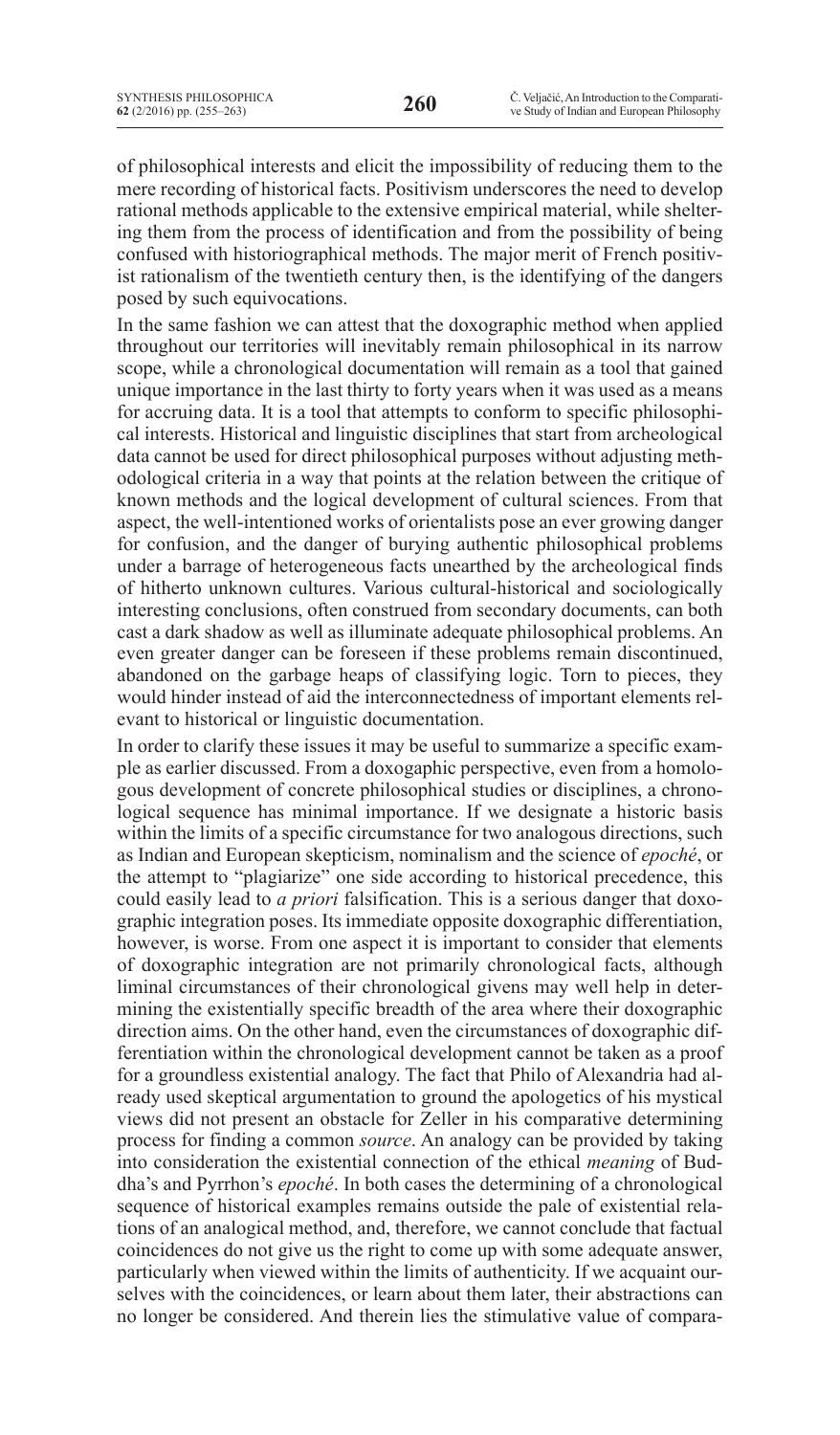tive philosophy, the value of not validating an exclusive search that is limited only by integrative or differential methods. Analogous analysis in its existential sense, when applied to philosophical tenets, is not limited, in principle, to their delving within pre-established systematic limitations; it can unearth some unexpected register within the thought modification process that possibly took place in some distant past in quantitative measures which for us could remain irrelevant.

Here the problem of a *comparative method* brings us to the wider issues of *comparative philosophy*. As long as the *tertium comparationis* is limited to Hellenic philosophy the problems remain implicit. However, even the narrowed down problem of a comparative method becomes impossible to discuss as a single whole without stepping over the boundary of the historical period of our specific example. Apart from this, we also saw that Masson-Oursel already in the title of his main opus identified the problem of methodology with the problem of a philosophical discipline that does not remain only methodological, but foresees a *sui generis* system of material insights. For neo-Hinduism the problem of method is implicit analogous to Masson-Oursel who did not treat it separately, but used various methodological *ad hoc* tools. Finally, even Deussen's research expounds on the problematics of a comparative method that gained integrative value by becoming one of the basic theses of neo-Hinduist universalism.

Taking all this into consideration, it is necessary to cast a final glance at our problematics of comparative philosophy. It is clear that it cannot be limited to the constituent question of a positivistic discipline, as it may seem when viewed from the point of a study which has hitherto been directed explicitly to such issues from the methodological aspect. Concurrently it is imperative to pay special attention to conscious universalist inclinations of a contemporary open-ended European philosophy. Neither the Western nor the neo-Hinduist universalism of today is exposed to the dangers of falsification. From the methodological point of view, it is characteristic for comparative philosophy, if considered as an independent discipline, to gain special value as it searches for "foreseen registers" both in the quantitative sense and in the historical. What poses the main danger is a lack of adequate critique both of the expounding as of the applying of methods. This could lead into syncretic historicity. A comparative universalism may, to a great extent, avoid such a danger by carefully testing the stimulative values of a research that centers on existential areas and allows chronology to take a secondary position. Under such scrutiny a tendency, be it major or minor, along with a critical sense for doxographic or chronological research of individual problematics could bring forth the necessary formal differentiation of comparative philosophical standards. From the materialist side, we may assume that a development of such a comparative discipline may enrich the possibilities of finding the sources of systematic thinking while developing a scholarly method that eases our initial cognitive discernment.

Translated from Croatian into English by **Snježana Veljačić-Akpınar**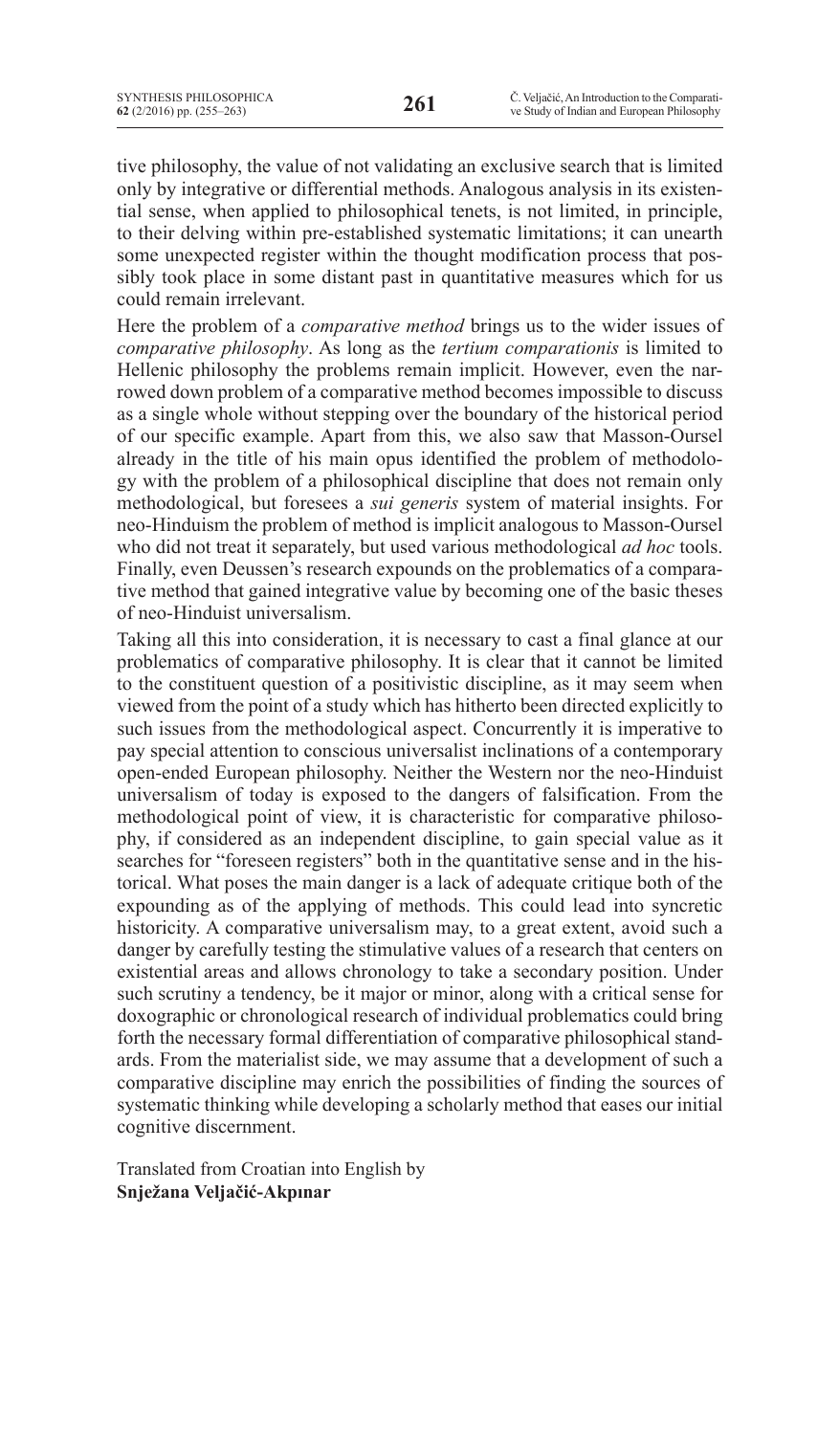## **Čedomil Veljačić**

### **Uvod u komparativno proučavanje indijske i europske filozofije**

#### **Sažetak**

*Ovaj je tekst uvod u doktorsku disertaciju Čedomila Veljačića (1915.–1997.), koja je obranjena na Sveučilištu u Zagrebu 1962. godine pod naslovom* Komparativno proučavanje indijske i evropske filozofije *i nikad nije objavljena. Autor, koji je bio pionir komparativnog filozofskog istraživanja u području Jugoistočne Europe, pristupa trima zasebnim poljima koja su povezana s bavljenjem komparativnom filozofijom: arheologiji, jezičnim studijima i filozofiji, usredotočujući se na metodologiju (metodološki kriteriji za usporedno proučavanje i doksografske metode). On zagovara opću reviziju kriterija koji su postulirani za proučavanje historije filozofije, međutim,* sine qua non *unutar poticaja još uvijek će biti otkriće izravnih i inicijalnih vrijednosti koje komparativna filozofija i primijenjena komparativna metoda mogu ponuditi kroz doksografsku metodu, tako da autorova studija ostaje unutar okvira uvodnog kritičkog djela čija je namjera bila da potakne sustavnu raspravu o komparativnoj filozofiji kao specifičnoj disciplini na tragu Paula Masson-Oursela. Problem komparativne metode u ovoj je njegovoj ranije neobjavljenoj studiji primijenjen na proučavanje europske filozofije u odnosu na istočnjačke misaone tradicije.*

#### **Ključne riječi**

komparativna filozofija i metodologija, kriteriji za komparativni pristup i doksografske metode, komparativni filozofski standardi

## **Čedomil Veljačić**

## **Einführung in die komparative Erforschung der indischen und europäischen Philosophie**

#### **Zusammenfassung**

*Dieser Text ist eine Einführung in die Dissertation von Čedomil Veljačić (1915–1997), die an der Universität in Zagreb im Jahre 1962 unter dem Titel* Komparativno proučavanje indijske i evropske filozofije *(*Komparative Erforschung der indischen und europäischen Philosophie*) verteidigt und niemals veröffentlicht wurde. Der Autor, ein Pionier der komparativen philosophischen Forschung in der Region Südosteuropa, betrachtet drei verschiedene Bereiche, die mit der Beschäftigung mit der komparativen Philosophie in Verbindung stehen – Archäologie, Sprachstudien und Philosophie – indem er sich auf die Methodologie konzentriert (methodologische Kriterien für den Vergleichsansatz und die doxografischen Methoden). Er diskutiert Ziele zu einer allgemeinen Revision der Kriterien, welche für die Erforschung der Geschichte der Philosophie postuliert sind, jedoch wird die* conditio sine qua non *innerhalb der Stimuli immer noch die Entdeckung der unmittelbaren und initialen Werte sein, welche das komparative Philosophieren und die angewandte Vergleichsmethode durch die doxografische Methode bieten können. So verbleibt die Studie des Autors im Rahmen eines einleitenden kritischen Werks mit der Intention, systematische Diskussion über die komparative Philosophie zu fördern, die als eine spezifische Disziplin auf den Spuren von Paul Masson-Oursel angesehen wird. Die Frage der komparativen Methode in seiner vorher unveröffentlichten Studie wurde auf die Erforschung der europäischen Philosophie in Bezug auf die östlichen Traditionen des Denkens angewendet.*

#### **Schlüsselwörter**

komparative Philosophie und Methodologie, Kriterien für den Vergleichsansatz und die doxografischen Methoden, komparative philosophische Standards